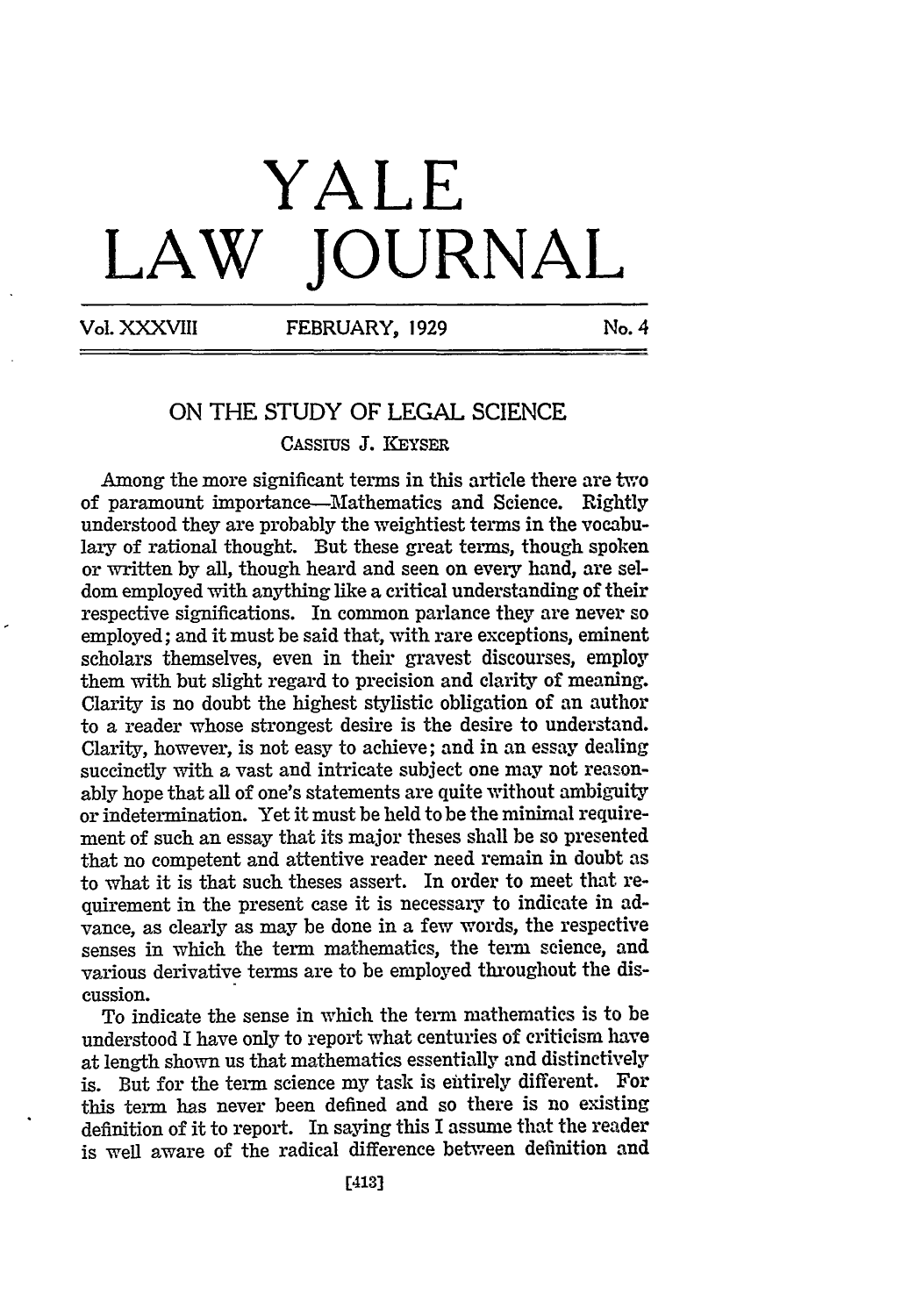description. In what is called scientific literature there are to be found many more or less apt partial *descriptions* of what the writers have variously supposed the term science to represent, but neither in that literature nor elsewhere have I been able to find anything that may, properly speaking, be called a *definition* of science. In order to indicate clearly the sense in which the term is to be understood in this essay, I am, therefore, obliged to construct, instead of merely reporting, a definition of the term. It will be found, I believe, that the definition which **I** intend to submit, not only does not contravene anything of essential importance in the descriptions above alluded to, but has, moreover, the immense advantage of assigning to the term science a signification as definite as that of mathematics or of any other term in speech. The reader may find it worth noting that neither the reported definition of mathematics nor the proposed definition of science is methodological but that both of the definitions are based upon the kinds of propositions-the two natural propositional types-with which, it is held, mathematics and science (rightly conceived) respectively deal.

The function of propositions is to answer questions. Questions are of two kinds: questions regarding the make-up of the actual world and questions regarding the make-up of the world of possibility. The former kind may be simply exemplified by such questions as these: What is the specific gravity of iron? What are the essential functions of government? What is the shape of the earth? What is the social value or effect of the human sense of obligation? What is the velocity of light? Questions regarding the world of the possible may be simply exemplified by such as these: If the geometric axioms of Lobachevski were valid, what other propositions would then necessarily be valid? If there were a 4-dimensional space related to ordinary (Euclidean) space as the latter is related to an ordinary plane, what would be the geometric structure of that 4-dimensional world? **If** John Doe were in Chicago, at the time when it is alleged, he stabbed Richard Roe in New York, what other relevant proposition or propositions would of necessity be true?

Corresponding to the two great question-types, which together embrace all possible questions, there are two natural types of propositions, which together embrace all possible propositions: *categorical* propositions, saying that such-and-such is the case, in response to questions relating to the actual world; and *hypothetical* propositions, which say that, *if* such-and-such supposable things were actual, *then* of logical necessity such-and-such other things would be so too, in response to questions about the possible world.

More precisely, if **p** and q be propositions, then the proposition, p implies q, meaning that q is logically deducible from  $p$ , is hypo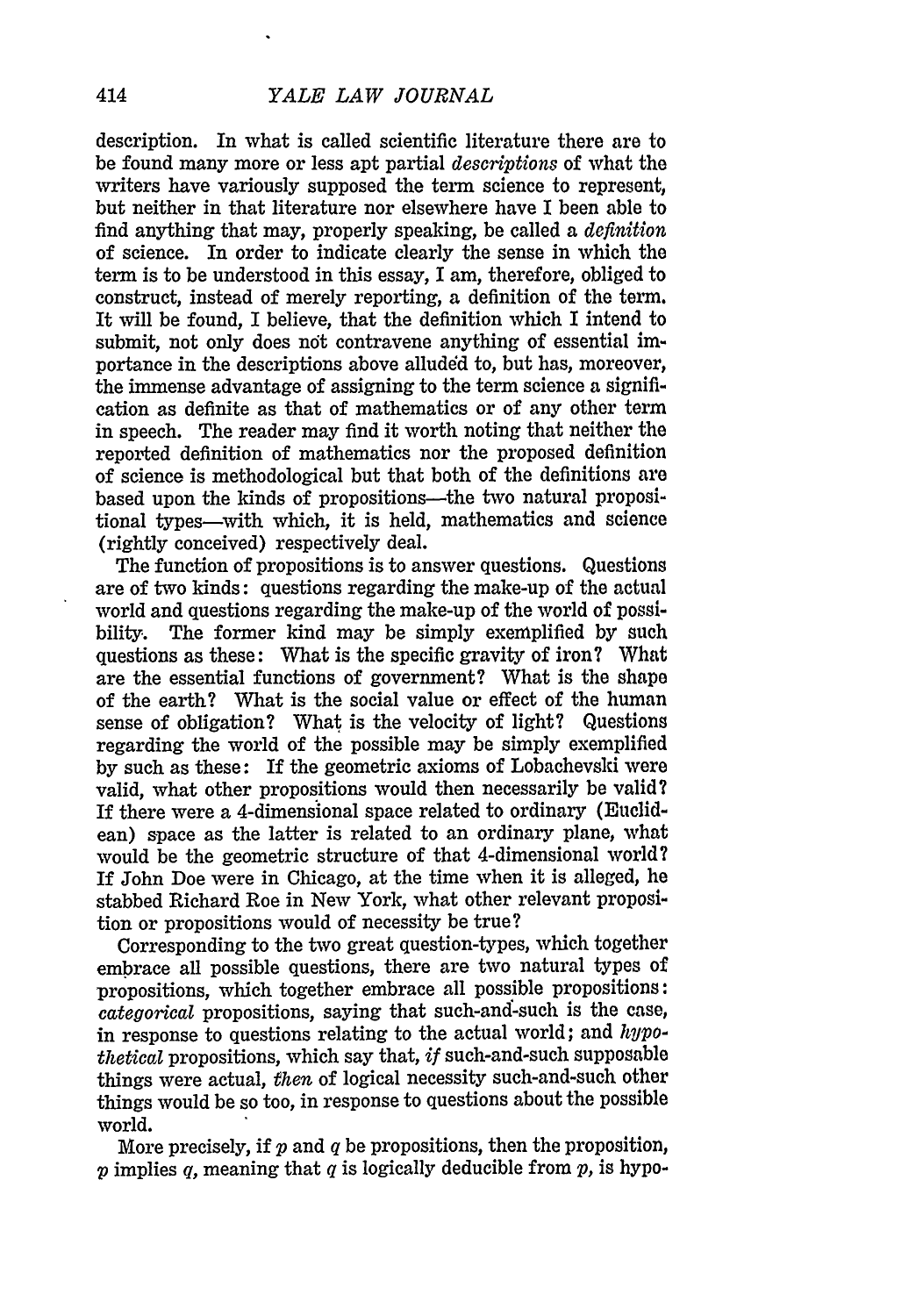thetical; all other propositions are categorical. It is common and convenient, though often misleading, to state hypothetical propositions in the form: if  $p$ , then  $q$ ; misleading because categorical propositions are often put in that form. For example, the proposition that the orbit of the earth is an ellipse is categorical and it does not cease to be such when stated in the *if-then* form: if *0* be the orbit of the earth, then *0* is **an** ellipse. Again, the proposition-If Doe strikes Roe, then Roe will get angryis categorical; it does not mean to assert that "Doe strikes Roe" implies "Roe will get angry;" in other words, the proposition does not intend to assert logical deducibility. The form, **p** implies q, should be taken as the *standard* form of hypothetical propositions, **p** being the hypothesis or implier and q the consequence or implicate.

Mathematics is the enterprise having for its aim to establish hypothetical propositions.

Science is the enterprise having for its aim to establish categorical propositions.

The two enterprises together embrace the whole knowledgeseeking activity of man.

**A** mathematical proposition is an established hypothetical proposition.

A scientific proposition is an established categorical proposition.

By the phrase, an established proposition, is meant a proposition that is so spoken of, so regarded, so treated by all or nearly all authorities in the subject or field to which the proposition belongs. It is evident that an established proposition has a date or dates, for a proposition may, during a period of time, be an established proposition and then cease to be such. I need not give examples.

Mathematical method consists of all the means available for establishing hypothetical propositions, logical deduction being the ultimate test in every case.

Scientific method consists of all the means available for establishing categorical propositions, observation being the ultimate test in every case.

# FORM **AND CONTENT**

It is essential to note and to keep in mind that a mathematical proposition has, strictly speaking, no content, or subject matter. For if  $p$  implies  $q$ , the deducibility of  $q$  from  $p$  depends only on the *forms* of  $p$  and  $q$  and not at all on their content (if they happen to have any) and, as already said, it is such deducibility and nothing else that a mathematical proposition asserts. On the other hand, a scientific proposition always has content, or subject-matter, for it is a categorical proposition purporting to an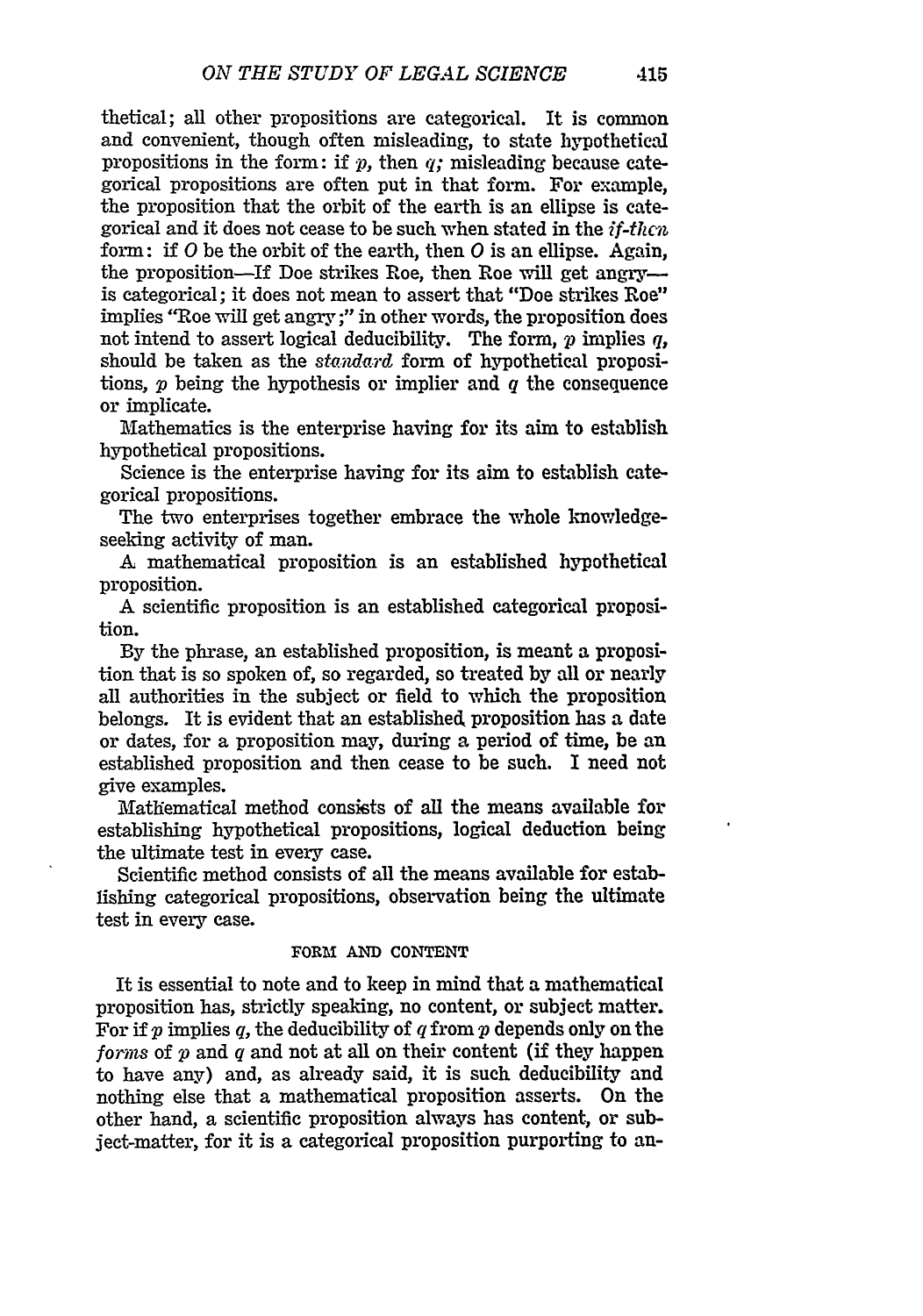swer a question respecting some portion or feature of the actual world. It would be difficult to exaggerate the critical importance of the distinction signalized in the last three sentences.

# THE **SUBJECT-MATTER OF LEGAL SCIENCE**

 $\mathbf{I}$ 

Such distinctions **1** as I have now very briefly, perhaps too briefly and imperfectly, indicated, are essential to the meaning of the following remarks regarding the study of legal science.

Every branch of science has a subject-matter of its ownsome group of natural phenomena-some fragment or aspect of the actual world. **If** the study of law is, or is to be, the study of a branch of science, then it must deal with a group of natural phenomena, with a part of the actual world, with some peculiar type of subject-matter.

What is that subject-matter?

In my present view the answer is: the subject-matter of legal science is a certain species of human behavior-I mean the distinctive behavior of those persons whose official rôle in human society is to answer, for the community they represent, such questions as arise respecting what is just. In a word, the subjectmatter of legal science is the decisions (the distinctive behavior) of judges. In making these statements **I** am not unaware of the ambiguity attaching to the terms, "decision" and "just." **I** trust, however, that the meaning of the statements, interpreted contextually, will be sufficiently clear for the purpose they are to serve.

The subject-matter indicated is a perfectly natural subjectmatter. It is a genuine part of the natural world. It is something to be observed and studied like any other part. Human beings are literally a part of nature. It is essential to realize that a society or community of our human kind is just as natural as the ground they occupy, as the air they breathe, as the light and heat of their great fire-side, the Sun. The many-colored stream of human life is literally a part of the cosmic stream. Looked upon objectively, the stream of human life presents many sorts of phenomena—some for the psychologist, some for the moralist, some for the religionist or theologian, some for the physician, some for the political scientist, and so on. Among the various types of natural phenomena observable in the flowing spectacle of the life of human society, there is present also a most notable group of phenomena constituting the jural typethe distinctive acts or deeds or performances or decisions of judges-the behavior of the judiciary as such. That behavior

<sup>1</sup>For a **full** discussion of these and kindred distinctions the reader may be referred to my THE PASTURES OF WONDER: THE REALM OF MATHE-**MIATICS AND SCIENCE (1929).**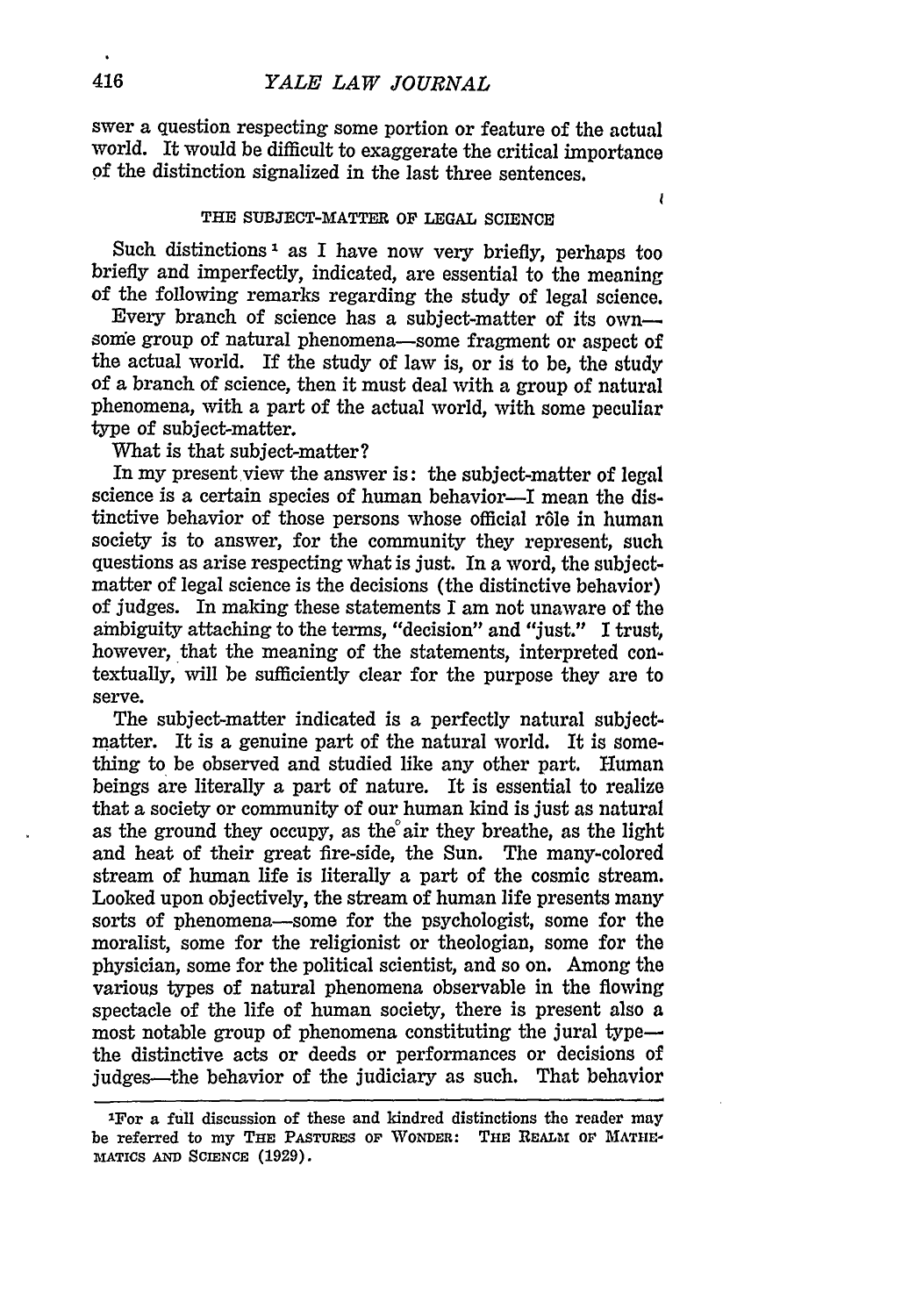is a genuine part of the life of mankind; it is, like human beings themselves, as natural as anything else in the natural world; it is, if you wish so to view it, literally a part of cosmic behavior; and it is, I submit, the subject-matter of legal science.

### WHAT WILL LEGAL SCIENCE CONSIST OF?

A branch of science may be viewed as an enterprise or as a body of propositions. From what has been said it appears that, regarded as a body of propositions, the science of law will consist of categorical propositions setting forth the distinctive behavior of the judiciary together, of course, with the stimuli calling it forth and the circumstances conditioning it.

Regarded as an enterprise legal science will have for its **aim** the establishment of such categorical propositions.

#### **NOT TO BE CONFUSED** WITH **THE DOCTRINE OF** STARE **DECISIS**

Is what I have been saying just an ignorant layman's crude attempt to state the ordinary conventional conception of stare decisis? I am quite prepared to admit the ignorance **and** the crudeness but am far from being prepared to admit that the usual concept of stare decisis is equivalent to the concept I have been trying to set forth.

# **BRANCHES OF LEGAL SCIENCE**

Thus far, I have been speaking of a science of law in general. It is, of course, obvious that legal science will have numerous branches. There will be a science of the law of contracts, a science of the law of agency, a science of the law of torts, and so on and on. Each of these will have for its subject-matter a part of juridical behavior. And it is plain that each of the indicated branches of legal science will have sub-branches according as the inquiry relates to this, that, or another community or state, it being understood that two communities may exist at the same time in different places or at different times in the same place.

#### **EMERGENCE OF A GREAT PROBLEM**

It seems evident that a great problem-a problem of comparative law-would be that of ascertaining: **(1)** what, if any, propositions are common to the various time-and-place subdivisions of a given branch (say that of contracts) **;** (2) what, if any, propositions are common to all branches of a given time or place; **(3)** what, if any, propositions are common to all branches of all times and places.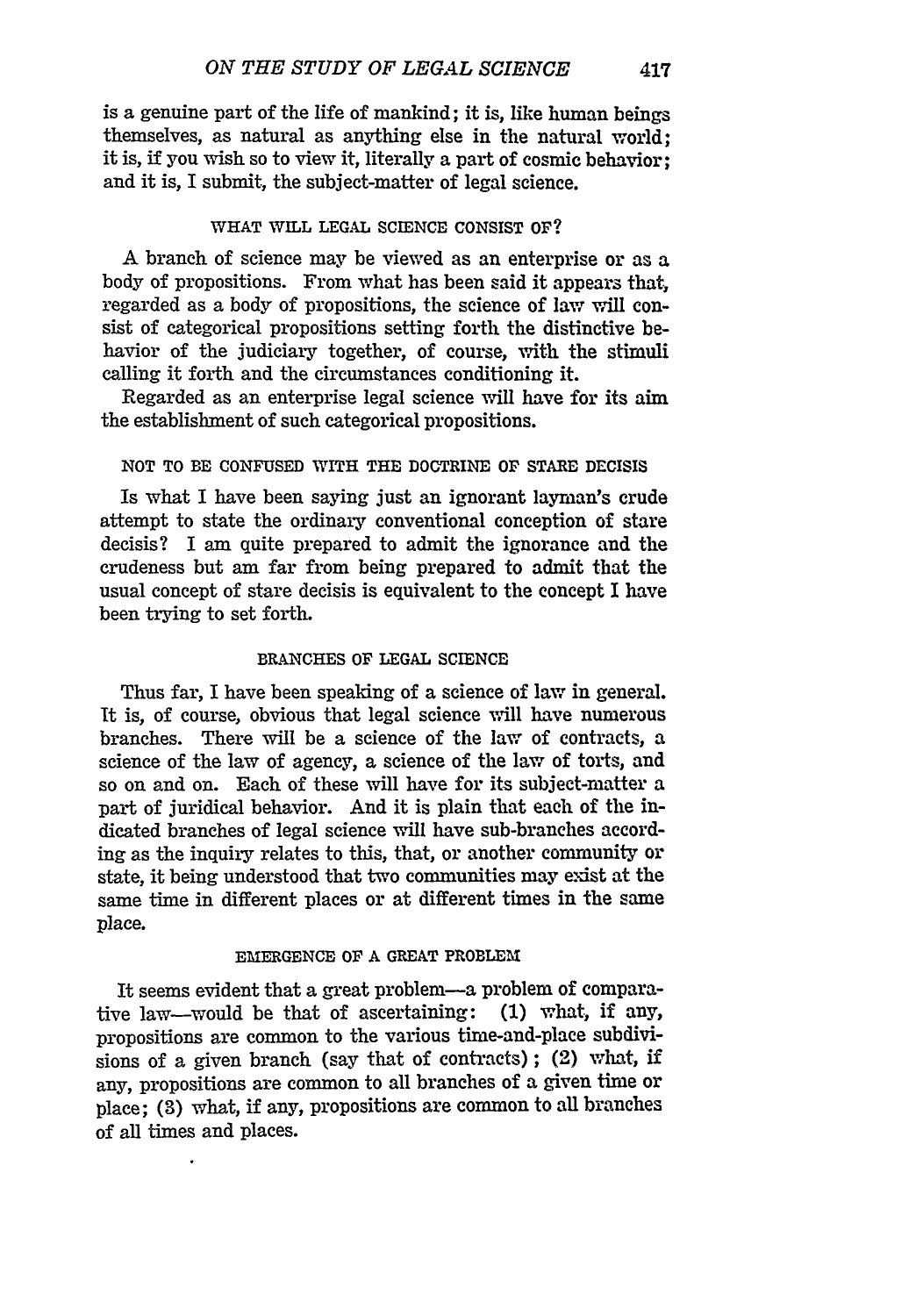#### THE **QUESTION** OF PREDICTION

It is a familiar and just saying that a test of a science is that a genuine science makes it possible to *predict.* An attempt to predict based on legal science or a branch thereof employs the assumption or postulate that a given pattern of judicial behavior will repeat itself when the corresponding stimuli and conditioning circumstances repeat themselves. Is the postulate sound?

It is a fact that stimuli and circumstances seldom or never do repeat themselves exactly. That fact being sufficient to explain why exact prediction of judicial behavior is impossible, we need not deny the validity of the postulate upon which attempted prediction depends.

#### LAW **IS A** VARIANT **FUNCTION OF** VARIABLES

The fact is obvious that the cosmic stream including the stream of human life goes flowing on; the new is ever emerging without exact repetition of the old; and, inasmuch as judicial behavior is a part of the life of mankind, we should expect, what we see to be a fact, that law is not an invariant somewhat but is a *variable,* changing with time and place and the things that these involve.

Law (judicial behavior) changes because the stimuli that evoke it and the circumstances that condition it do not remain the same and do not repeat precisely but continually alter under the influence of new things emerging endlessly in the flux of life and the world.

We are thus led to employ the scientific notion of *functionality* in the study of legal science. It is a well known fact of observation that law (judicial behavior) depends upon and varies with a variety of more or less familiar variables. And so in functional notation we may write

# $L(v_1, v_2, v_3, \ldots, v_x)$

merely to indicate the thought that the law *L* is a function of certain variables  $v_1, v_2, \ldots$  and undergoes changes due to changes in them.

Immediately certain queries and facts stare us in the face.

(1) What are the variables *v?* As a very rough suggestion we might assign meanings to the  $v$ 's as follows:

*v,* stands for modes and forms of business,

*v2* stands for manners, *,* customs, *mores,*

*v,* stands for religious opinion and feeling,

*v,* stands for science and invention,

*v,* stands for industrial development,

*v,* stands for political theory,

*v7* stands for axiology,

and so on.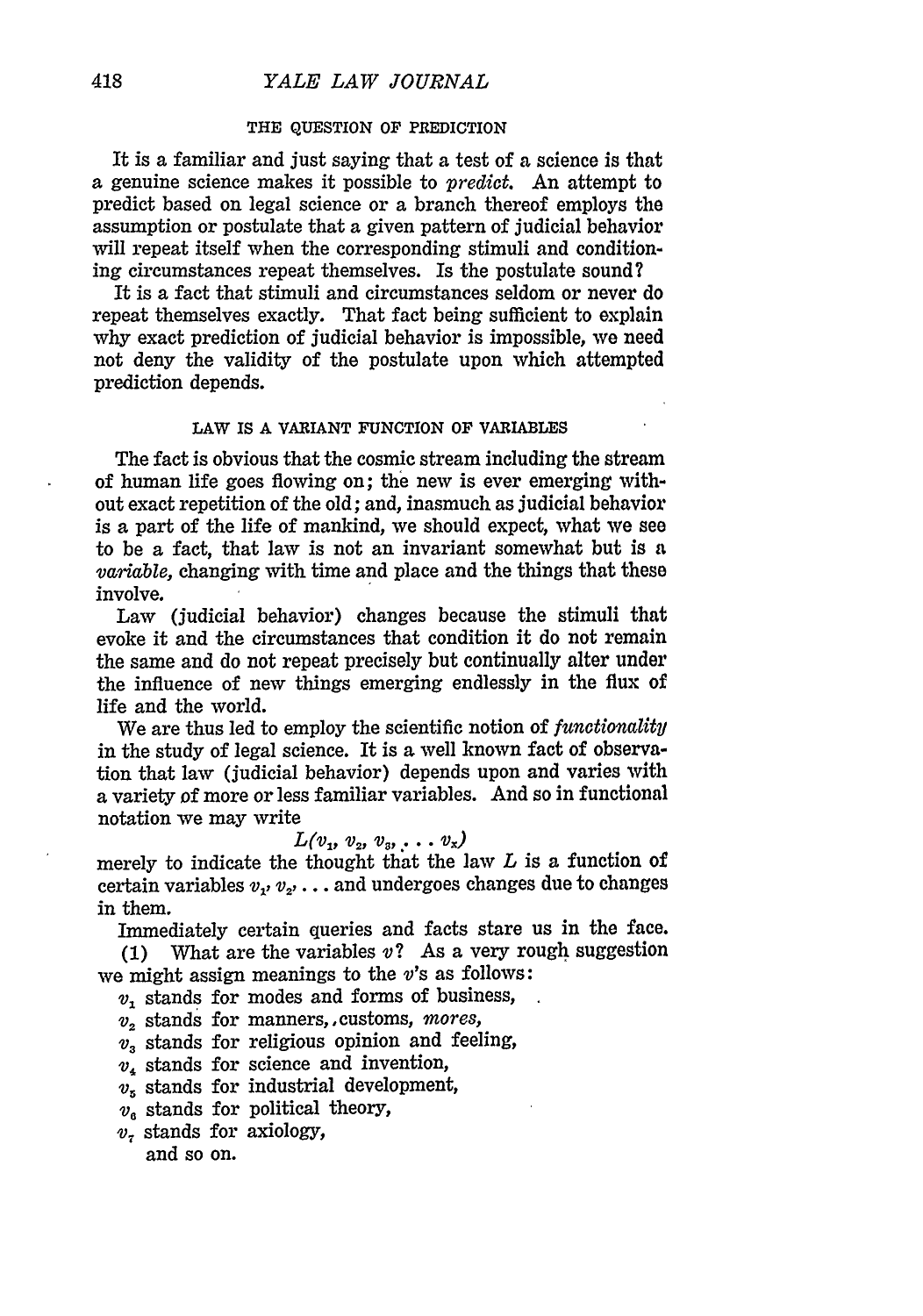(2) If we give the  $v$ 's some such meanings as those indicated, we immediately see that, though the variables are distinct, they are not independent of each other. In that case our function *L* is a function of numerous variables each of which is at the same time a function of all the others. Thus arise new problems of functional relationship-complications that students of legal science have to face.

(3) Is it possible to find or select a set of variables *v* such  $\cdot$  that they shall be at once independent and exhaustive? Is it probable that such a set exists?

(4) If we make any reasonable specification of what the  $v$ 's are to represent, then, though we know that *L* depends upon them, we do not know how it depends upon them; that is to say, we do not know in advance, as we often do in mathematics, the form of our function *L.* On the contrary, the form of *L* remains to be discovered, if possible. But that fact is to be expected, for scientific functions, unlike many mathematical functions, are not given in advance. I mean that their forms are not known in advance but require to be ascertained by observation of the facts to which they relate.

**(5)** Given a set of *v's,* can the form of *L* be ascertained? It is almost certain that it cannot by any known means or in any time imaginable but that is not a good reason for failing or refusing to envisage the problem.

#### STATUTORY LAW VIEWED **AS** JUDICIAL **BEHAVIOR**

I have said that the subject-matter of legal science is the distinctive behavior of judges and that the science of law must consist essentially of categorical propositions setting forth such behavior together with the evoking stimuli and the conditioning circumstances. It is common to say, however, that not all law is judge-made, that what is called statutory law is not judgemade but is made by legislation. The distinction seems very obvious at first. Will it bear close scrutiny? It may be doubted. It appears to me that a statute (a verbal formula set up by a legislature) is not itself a law but that, rightly conceived, a statutory law is in fact the *judicial interpretation* of a statute. That seems indisputable in the case of a statute so ill-drawn that its meaning is obscure. Let us suppose, however, that a statute is so clear that even an illiterate person, upon hearing it read, would instantly understand it. Nevertheless a cout may, if it will, assign to the statute a meaning obviously inconsistent with the meaning it was evidently designed to convey. In that case, if the court be one of the last resort, the assigned meaning, the judicial interpretation, is, until reversed or altered, statutory law. On the other hand, if the meaning declared by the court coincide, as it normally will, with the evident meaning of the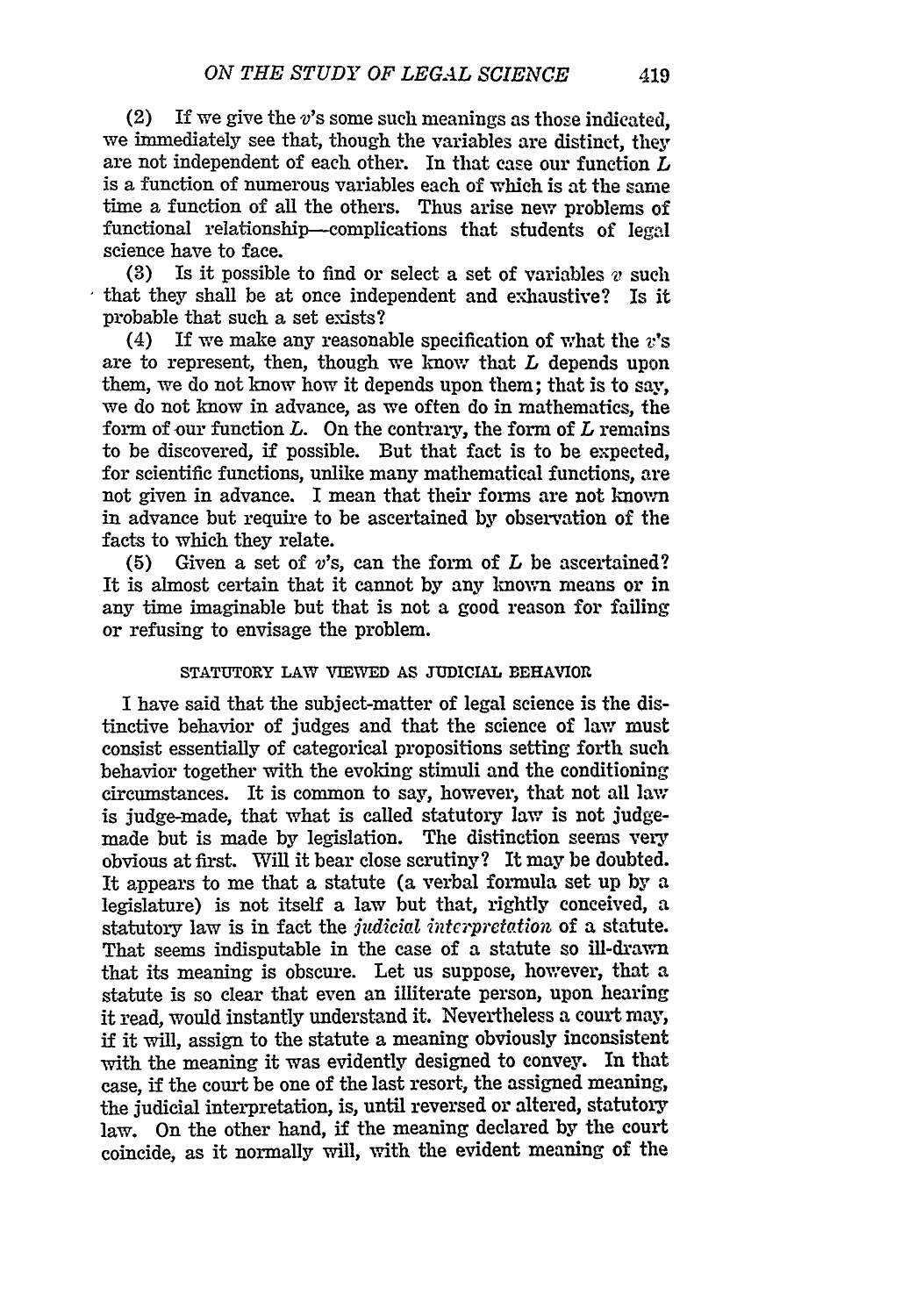# *YALE LAW JOURNAL*

statute, such declared meaning is none the less an expressed judicial interpretation, and, again, this interpretation is a statutory law. The statute itself is to be rightly viewed, I believe, as one, though it is often the controlling one, of the circumstances conditioning judicial behavior. Because that circumstance, when it is present, is so important, students of legal science are confronted with a special problem. I mean the problem of rightly conceiving the relation between legislation and judicial determination-between statute and law.

# **THE ROLE OF MATHEMATICAL** METHOD **IN THE STUDY** OF **LEGAL SCIENCE**

In studying judicial behavior it is very noteworthy that in all or nearly all important cases the statement of a decision occurs as part of a discourse purporting to set forth the principles and processes **by** which the decision is arrived at and is held to **be** justified. Such discourses constitute an immense literature, ever growing. That literature presents certain very striking phenomena to which students of legal science must necessarily give a great deal of serious attention. These phenomena are of four kinds or types as follows:

(1) Terms employed deliberately or unconsciously without being defined. Such terms may be called primitive terms. Primitive terms not only do occur but must occur, for no discourse can define all of its terms without committing the unpardonable sin of circularity.

(2) Numerous defined terms—defined, of course, by help of the primitives. Definitions are not logical necessities but they are economic ones.

(3) Propositions consciously or unconsciously taken for granted, assumed without attempted proof. They may be called primitive propositions or postulates. Postulates must occur, for no discourse can, without self-stultification, undertake or pretend to prove all of its propositions.

(4) Numerous "proved" propositions-ostensibly deduced logically from postulates.

Accordingly it seems evident that any one of the branches of legal science must confront the student with the following eight problems:

**(1)** To detect and list the terms actually employed (in the given branch) as primitives.

(2) To detect and list the terms ostensibly defined and to examine the definitions with reference to their clarity, precision and general availability.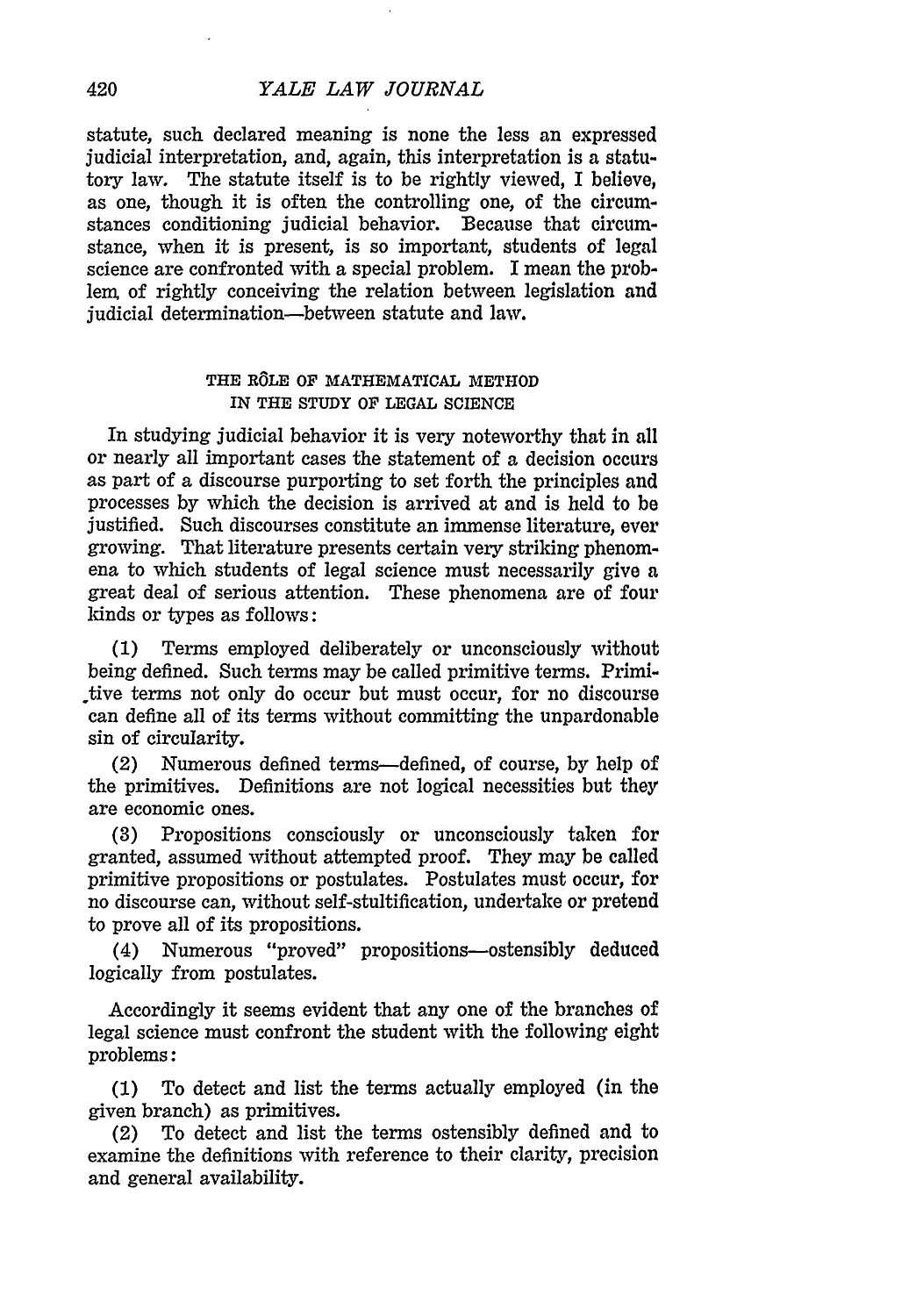**(3)** To detect and list the propositions actually employed as primitive propositions, or postulates.

(4) To detect and list the propositions ostensibly proved or deduced and to scrutinize the proofs for their logical soundness or unsoundness.

**(5)** To determine what terms it would be most expedient to select for use as primitives.

(6) To construct the most available definitions of all other important terms by means of the primitives.

(7) To determine what propositions it would be most expedient to select as primitive propositions, or postulates.

(8) To deduce all other propositions logically from the chosen postulates.

Not only do the eight problems require to be solved for each branch of legal science but-what is vastly more-they require to be stated and solved for legal science as a whole.

# WHAT IS THE **USE OF** MATHEMATICIZING?

It is natural and pertinent to ask what good can come from mathematicizing a branch of legal science. As a brief general answer to that question I would submit the following three fairly obvious considerations:

(1) The mathematical method can never tell what the law is or ought to be. It can tell what the law is or ought to be only upon the assumption that certain postulates have been granted. Nothing, however, but experience can ultimately tell whether a given system of postulates ought to be granted, ought, I mean, in the interest of justice. But mathematics can help experience in this matter, for it is precisely the peculiar office of mathematics to deduce the consequences of a postulate system, and it is perfectly evident that such a pre-experiential knowledge of a postulate system's consequences must greatly facilitate the task of experience in judging the merits of the system itself.

(2) The method in question converts any legal branch to which it may be applied into an autonomous system, or doctrine, in which the component propositions are logically ordered and related. Such a system answers to a deep natural craving of the human intellect-a craving that reaches at once for the convenient, for the economical, and for the aesthetic.

**(3)** An ensemble of experience-given propositions (like those constituting any existing branch of law) never gets so thoroughly examined and criticized and understood as when the ensemble is submitted to the severe processes of mathematicization.